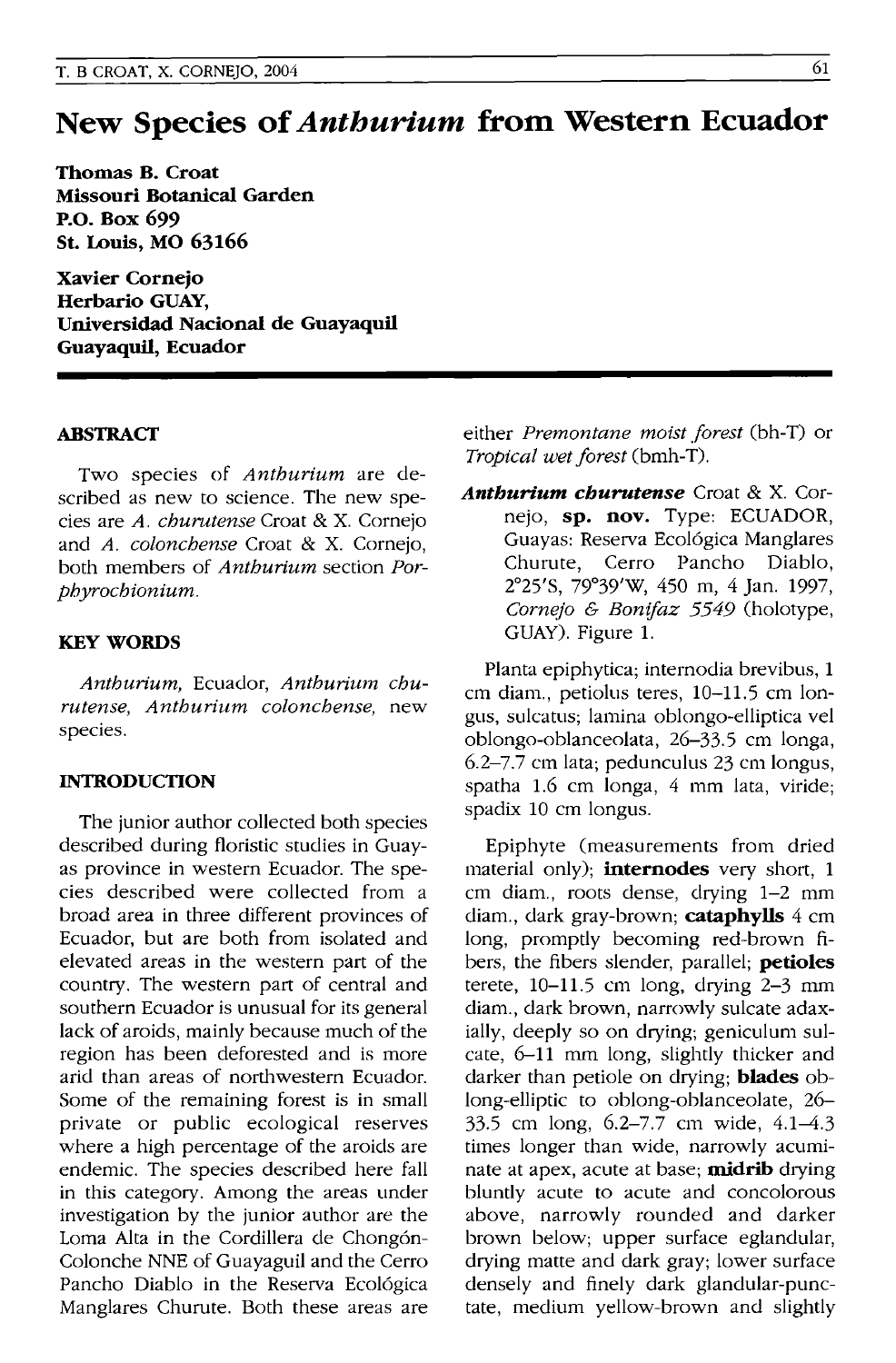

Figs. 1-2. -1 (top L.). *Anthurium churutense* Croat & X. Cornejo *(Cornejo & Bonifaz*) 5549). Live plant. -2 (top R.). *Antburium. coloncbense* Croat & X. Cornejo *(Cornejo* & Bonifaz 5494). Herbarium specimen. Photo by X. Cornejo.

glossy; **primary lateral veins** 6-7 per side, arising at 55-60° angle, drying weakly raised, undulate and concolorous above, weakly raised, narrowly rounded and darker than surface below; collective veins arising from the base, 4-7 mm from the margin, more deeply sunken than the primary lateral veins on the upper surface, about equaling the primary lateral veins below. INFLORESCENCE erect-spreading; **peduncle** 23 cm long, drying ca. 1 mm diam., dark brown, matte; spathe erectspreading, 1.6 cm long, 4 mm wide, green, drying dark yellow-brown; spadix 10 cm long, drying  $4 \text{ mm}$  diam.; flowers  $3.8-4.0$ mm long, 1.8-2.0 mm wide, 4-5 visible per spiral; lateral tepals 1.4-1.6 mm wide, broadly rounded on inner margin, 2-sided on outer margin; stamens 3-4 mm long, 4-5 mm wide . INFRUCTESCENCE not seen.

*Anthurium. cburutense* is endemic to Guayas in Ecuador, known only from the type specimen. It is a member of *Anthurium.* sect. *P01pbyrochitonium.* The species resembles *Anthurium margaricarpum* Sodiro, another species with similar blade shape, which also has eglandular upper blade surfaces. That species differs in having longer petioles (10-35 cm long), more primary lateral veins (20-23 pairs), and a much larger spathe (2-7 cm long). In contrast, *A. cburulense* has petioles 10-1 1.5 cm long, 6-7 primary lateral veins, and the spathe 1.6 cm long.

The epithet refers to the Reserva Ecológica Manglares Churute (hence *A.* "churutense") the name of the biological reserve that is the type locality.

*Anthurium colonchense* Croat & X. Corne jo, **sp. nov.** Type: ECUADOR, Guayas: Cordillera Chongón-Colonche, Bosque Protector Loma Alta, 1°48'S, 80°47'W, 600 m, 22 Dec. 1996, *Cornejo & Bonifaz* 5494 (holotype, MO-04931354; isotypes, GB, GUAY) Figure 2.

Planta epiphytica vel terrestris; interno-